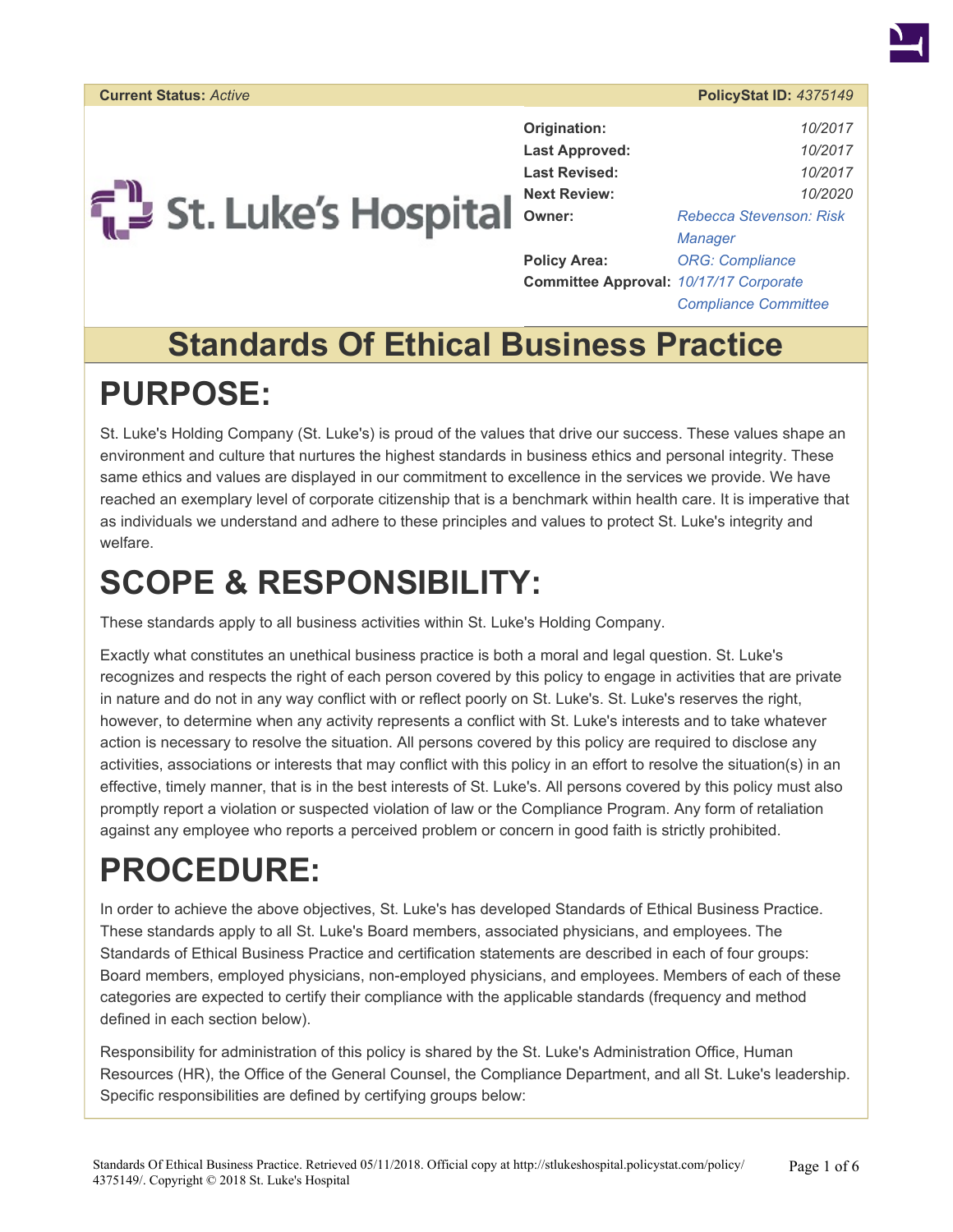### **Board Members:**

The procedures for compliance by Board members (including the committees/councils) include:

- A. Prior to a prospective new Board member's election/appointment, the Board shall determine whether the prospective new Board member has potential and/or actual conflicts of interest, lacks the willingness to serve the company and not third parties or represented constituencies, and/or lacks the willingness to perform his/her fiduciary duties to the company, such that the candidate's service in such position would be precluded.
- B. Once the Board has finalized its slate of candidates for Board office, the Board Member Standards of Ethical Business Practice and the Board Member Certification Statement will be shared, for informational purposes, with candidates who are not currently Board members to avoid any potential issues.
- C. Within 30 days of the St. Luke's annual Board meeting, the St. Luke's Administration Office will distribute the Board Member Standards of Ethical Business Practice and the Board Member Certification Statement to all Board members. All Board members are required to complete and return the Board Member Certification Statement within 30 days of dissemination. NOTE: Board members who are employees will receive the Employee Standards of Ethical Business Practice; however, employee-Board members will only be required to complete the Board Member Certification Statement, if they check the box at the bottom specifying that it will serve dual purpose for their employee form. The St. Luke's Administration Office will send a list of employee-Board members to the Human Resources Administrative Director to prevent duplication in the employee process.
- D. If a Board Member's Certification Statement is not received within 30 days of dissemination, a second request letter will be sent.
- E. Certification Statements not received within 45 days of dissemination will result in personal phone calls by the St. Luke's Administration Office requesting compliance. The St. Luke's Administration Office will also notify the St. Luke's President regarding non-compliance by trustees assigned to their Board/committee. It is the ultimate responsibility of the President to ensure all trustee certifications are received in a timely manner.
- F. If a Board member does not submit a Certification Statement within 60 days of the date of the initial request, the St. Luke's Administration Office shall advise the Compliance Officer (CO), who will advise the Compliance Committee. The Compliance Committee shall recommend appropriate action to the St. Luke's Board of Trustees. The St. Luke's Board of Trustees may take such action as it deems appropriate up to and including removal from the Board/committee/council.
- G. To ensure their accuracy and completeness, the Board Member Certification Statements will be reviewed by the St. Luke's Administration Office, who will compile spreadsheets of all disclosures. The spreadsheets will list all the Board members for that Board/committee, their current and prior year disclosures and allow space for comments.

The above spreadsheets will be reviewed as follows. Each reviewer will provide a response to the St. Luke's Administration Office regarding any undisclosed potential conflicts in a timely manner.

- 1. Chief Financial Officer, Legal Counsel, and St. Luke's President will review the master list.
- 2. Vice President of Medical Affairs (VPMA) or designee will review disclosures for all the physician Board members.
- H. The St. Luke's Administration Office may provide the Board member with additional information that the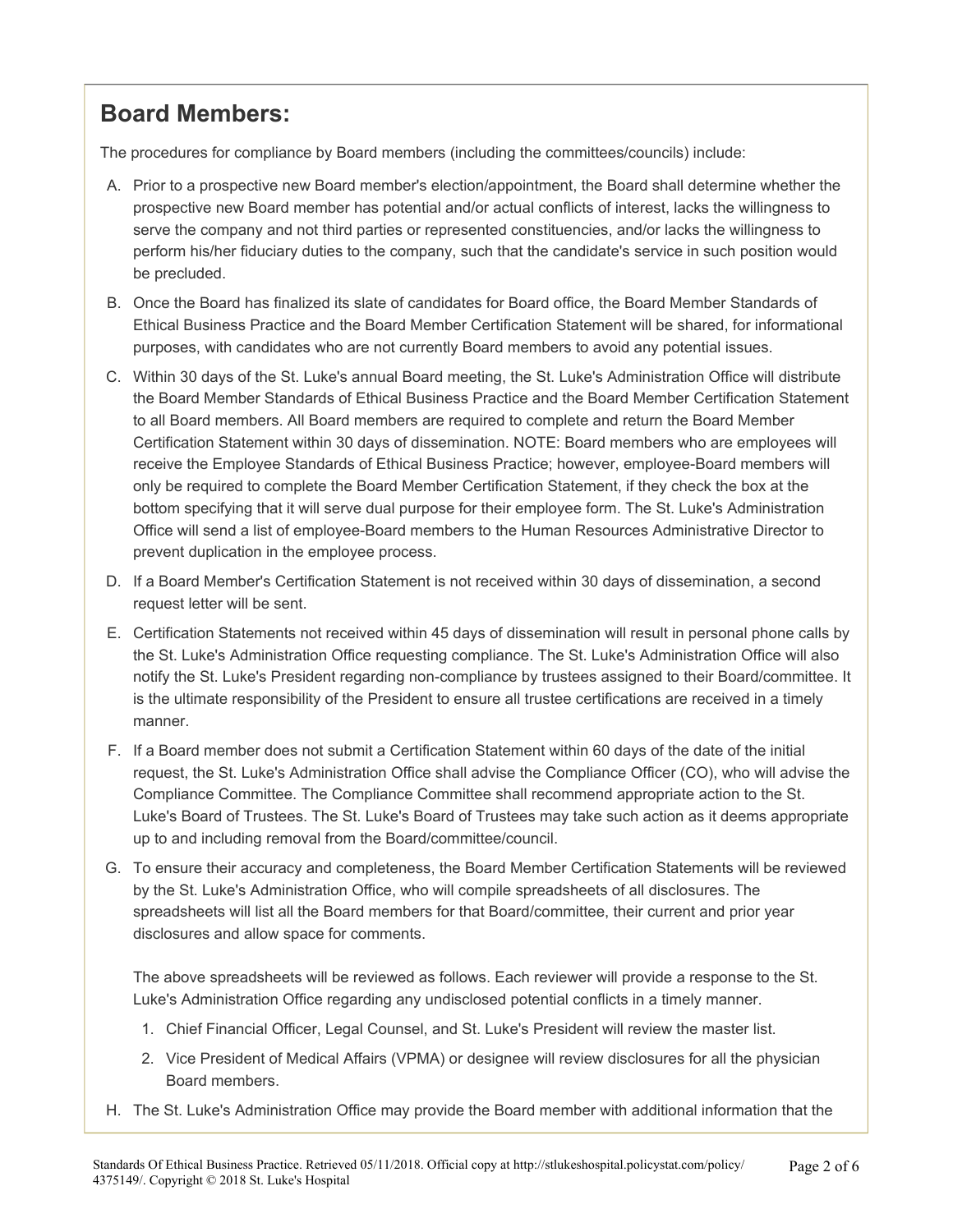reviewers believe needs to be added to the Certification Statement to make it accurate and complete if the reviewers believe that an inaccurate or incomplete disclosure by the Board member was inadvertent and the non-disclosed information is of minor significance. The St. Luke's Administration Office shall advise the CO, who will advise the Compliance Committee of all other cases where the Certification Statement appears to be significantly inaccurate or incomplete.

- I. The St. Luke's Administration Office will conduct an audit of all Board Member Certification Statements, addressing the following objectives:
	- 1. All statements were received.
	- 2. All Conflicts of Interest were identified based on the disclosures listed by the members and any additions identified through the above described process. Procedures to determine conflicts include:
		- a. Generating a list of all disclosed companies/agencies/organizations and comparing the list to accounts payable activity. For those companies/agencies/organizations that received payments from St. Luke's totaling greater than \$50,000 in the preceding year, supporting documentation will be reviewed on a sample basis and leadership interviewed as appropriate to determine the nature of the relationship and ensure that transactions were conducted at fair market value.
		- b. For individuals who received payments from St. Luke's totaling greater than \$20,000 in the preceding year, supporting documentation will be reviewed on a sample basis and leadership interviewed as appropriate to determine the nature of the relationship and ensure that transactions were conducted at fair market value.
- J. Significant potential Conflicts of Interest will be reviewed with General Counsel for recommendations to the Compliance Committee for corrective action.
- K. The Board Member Certification Statements are maintained for a minimum of ten (10) years.
- L. All Board members are required to disclose immediately to the Board Chairperson, the President, or Legal Counsel, any new potential conflicts of interest or conflicts with the standards that may arise. Corrective action will be taken by the Board of Trustees as warranted.
- M. Failure to file the Certification Statement, or the filing of a false or incomplete Certification Statement, or failure to disclose immediately any new conflicts of interest that may arise, or failure to cooperate without condition, honestly and completely with any investigation or review of the Board member's Certification Statement or his/her actions or circumstances shall be grounds for sanction by the Board of Trustees up to and including removal from the Board/committee/council.
- N. 61 days after dissemination of the Statements, the Administration Office will forward the CO a report of Board members who have signed and returned the annual Board Member Certification Statement, significant potential conflicts disclosed and the resolution of such conflicts.
- O. The CO will issue a report to the Compliance Committee regarding the findings under #14.

#### **Physicians:**

This policy, the Physician Standards of Ethical Business Practice and the Physician Certification Statement are designed to address business activities and associations. They are in no way intended to interfere with the physician/patient relationship. Physicians are expected to act in the best interest of their patients in providing medical care.

The *core* procedures for physician compliance include:

A. Upon initial appointment to the St. Luke's Medical Staff and at each re-credentialing cycle, the Medical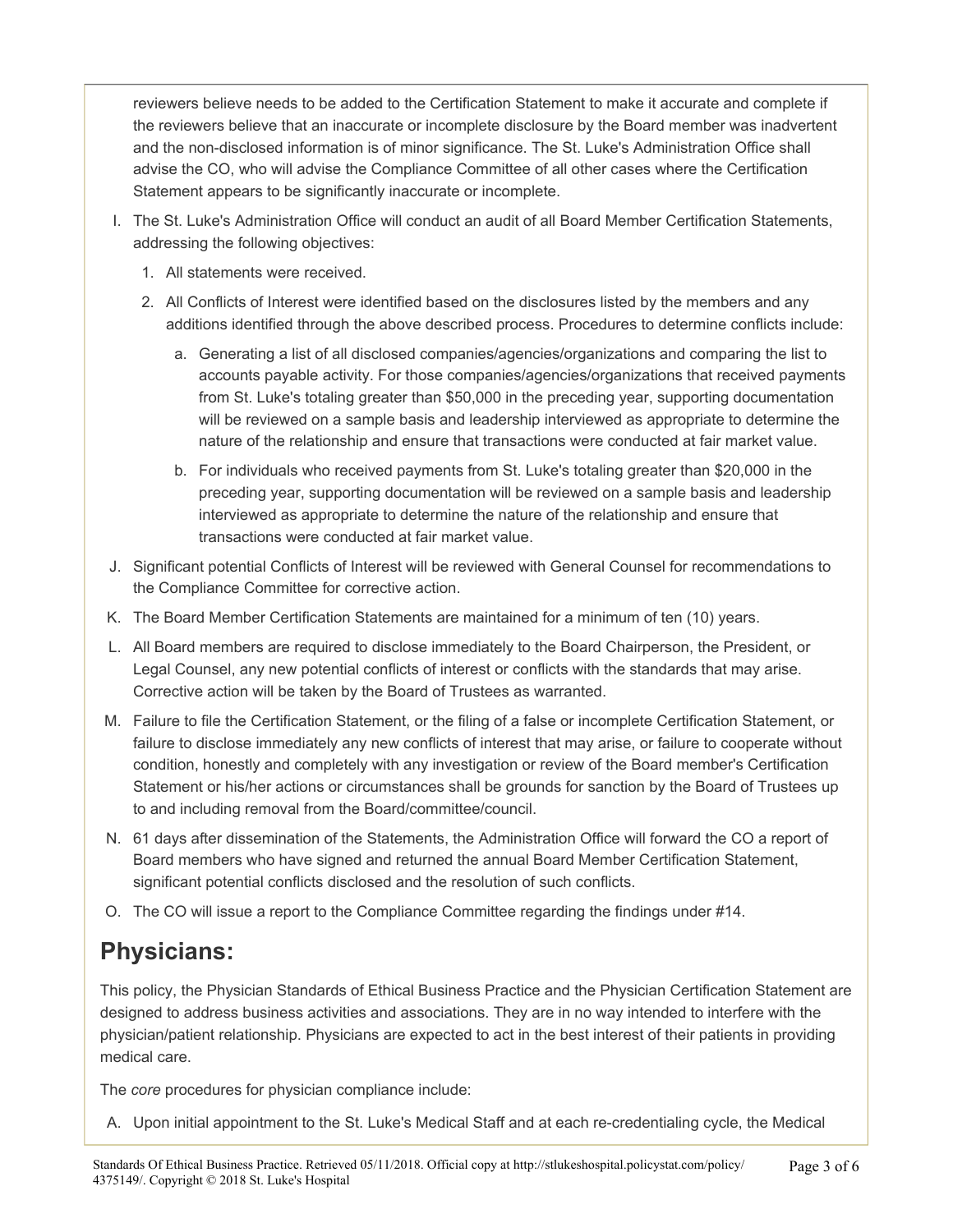Staff Office will distribute the Physician Standards of Ethical Business and the Physician Certification Statement to all non-employed, contracted physicians. However, the VPMA may waive this requirement on a case-by-case analysis if a business need requires a contract and we cannot hold the physician to our Standards, i.e. on-call coverage with otherwise non-affiliated physicians. Those physicians who are employed will be required to sign the Physician Certification Statement along with the initial employment contract. Thereafter, employed physicians will required to complete the Employed Physician Certification Statement annually. NOTE: Physicians who are Board members must also comply with the Board Member Standards of Ethical Business Practice and complete the Board Member Certification Statement per the above process.

- B. All physicians are required to disclose immediately to the VPMA or his/her designee any new potential conflicts of interest or conflicts with the Physician Standards of Ethical Business that may arise. The physician may do this by completing a Certification Form or contacting the VPMA directly. The VPMA may seek guidance from Legal Counsel. Corrective action will be taken by the VPMA or the Board of Trustees as warranted.
- C. The Office of General Counsel will review the Physician Certification Statements on a sample basis as part of a physician contract review.
- D. Failure to comply with the Physician Standards of Ethical Business, or failure to disclose immediately any new conflicts of interest that may arise, or failure to cooperate without condition, honestly and completely with any investigation or review of the physician's actions or circumstances relative to the Standards shall be grounds for sanction by the VPMA or the Board of Trustees up to and including termination of the physician's association/contract with St. Luke's.

Employed physicians will be required to certify annually per the following process:

- A. The employed physician will certify annually via a Health Stream assignment. This certification will be in conjunction with completion of the required annual Compliance education.
- B. The HR Director or assignee will review and maintain all Certification Statements noting any items that either require disclosure per the transparency requirements and/or any items that may represent a conflict of interest as defined in the Employed Physician Standards of Ethical Business.
- C. Any items that meet criteria for public disclosure per the transparency requirements will be communicated to the appropriate physician, in advance of the posting, by the Administrator with primary responsibility for that physician's employment agreement. The assigned Administrator will then coordinate the posting of these items to the website.
- D. Any items identified that may represent a Conflict of Interest will be brought to the Compliance Committee for recommendations as to appropriate action as needed. Any issues the Committee determines are actionable, will have recommended sanctions pursued by the assigned Administrator and/or Board of Trustees as noted above.
- E. 31 days after the due date for completion of the Certification Statement, the HR department will forward the following to the CO:
	- 1. A report summarizing the number of annual Employed Physician Certification Statements sent and completed.
	- 2. Copies of any Employed Physician Certification Statements containing disclosures that warrant further review.
- F. Physician Certification Statements will be maintained for seven (7) years.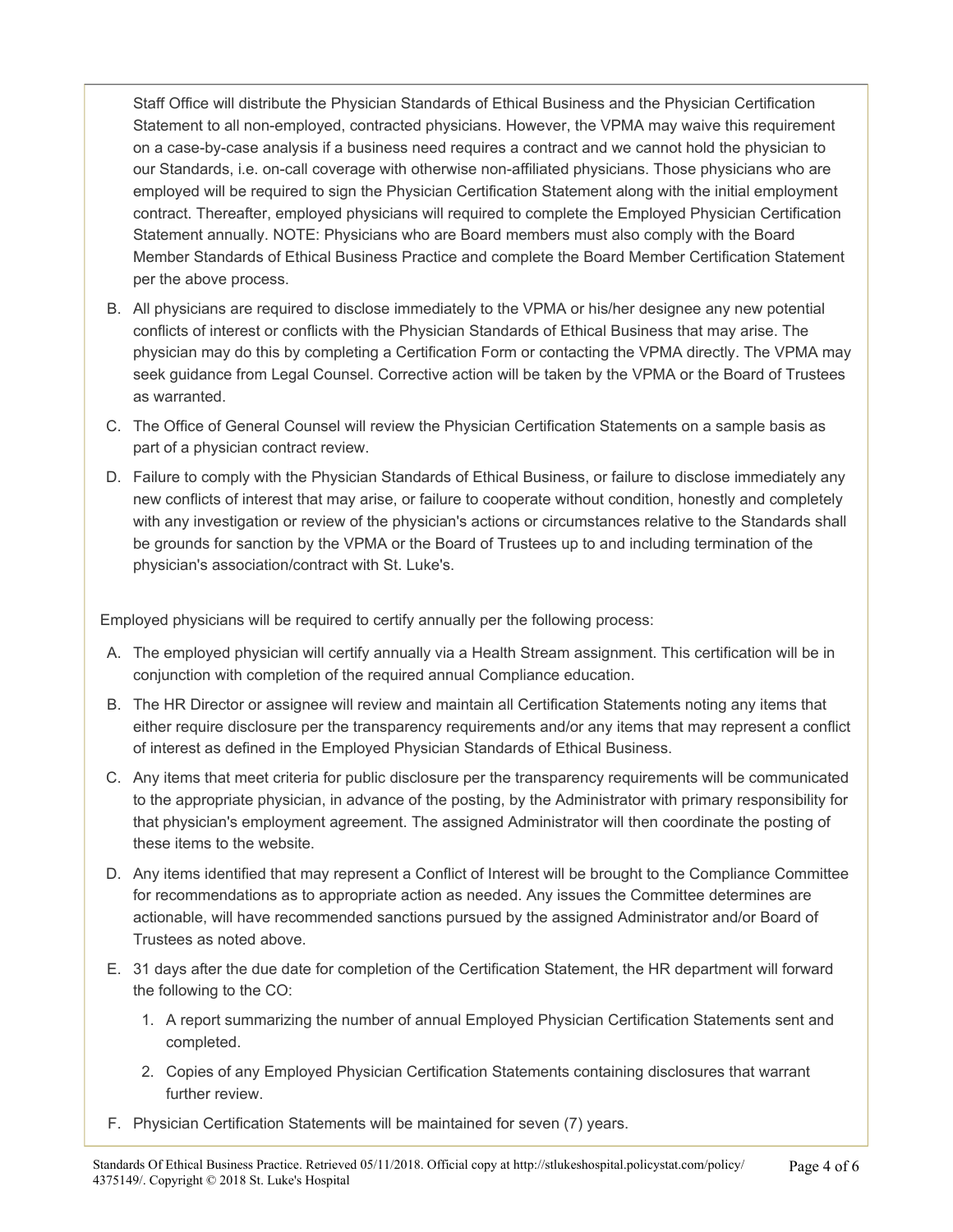- G. Failure by a contracted physician to comply with the completion of the Certification Statement in the timeframes specified will preclude the physician from holding a leadership or governance position effective the due date of the Certification Statement and until a properly completed form is received by the assigned Administrator.
- H. The CO will issue an annual report to the Compliance Committee of physicians who have signed and returned the annual Physician Certification Statement, significant potential conflicts disclosed and the resolution of such conflicts.

#### **Employees:**

The procedure for employee compliance include:

- A. All new employees, including mid-level providers, in every department will be given a paper copy of the Employee Standards of Ethical Business and the Employee Certification Statement for new hires by HR and will be required to sign the Employee Certification Statement for New Hires prior to beginning their employment with St. Luke's.
- B. All Employee Certification Statements will be reviewed by the HR department. Any concerns will be addressed immediately and recommendations may be sought from the CO.
- C. Annually, all salaried employees and specifically identified hourly employees (other than employed physicians and Board members) will be required to sign an Employee Certification Statement, which will be assigned via Health Stream by Human Resources, in conjunction with the required annual Compliance education.
- D. 31 days after the due date for completion of the Certification Statement, the HR department will forward the following to the CO:
	- 1. A report summarizing the number of annual Employee Certification Statements sent and completed.
	- 2. Copies of any Employee Certification Statements containing disclosures that warrant further review.
- E. Employee Certification Statements will be maintained for seven (7) years.
- F. Employees unable to complete an Employee Certification Statement in the above timeframe will be tracked and their statement obtained at the earliest opportunity (i.e., return from a leave of absence) by the HR department. Corrective action will be taken with employees who are unwilling to complete an Employee Certification Statement, up to and including termination (see below).
- G. EXCEPTIONS: HR department will not assign the Employee Certification Standards or Statement to any employed physician (physicians will receive documents via the Physician procedures above) or to executives who serve on Boards per the list provided by the Office of the CEO (they will receive documents via the Board Member procedures above and will receive the Employee Standards of Ethical Business Practice in addition to the Board Member documents).
- H. Failure to file the Certification Statement, or the filing of a false or incomplete Certification Statement, or failure to disclose immediately any new conflicts of interest that may arise, or failure to cooperate without condition, honestly and completely with any investigation or review of the employee's Certification Statement or his/her actions or circumstances shall be grounds for sanction up to and including termination of employment.
- I. If the Human Resource Administrative Director identifies an employee who has failed to comply with the Standards by not completing or falsifying a Certification or otherwise not reporting a new conflict, he/she will bring the concerns to the Compliance Committee for review/ recommendation. Corrective action will